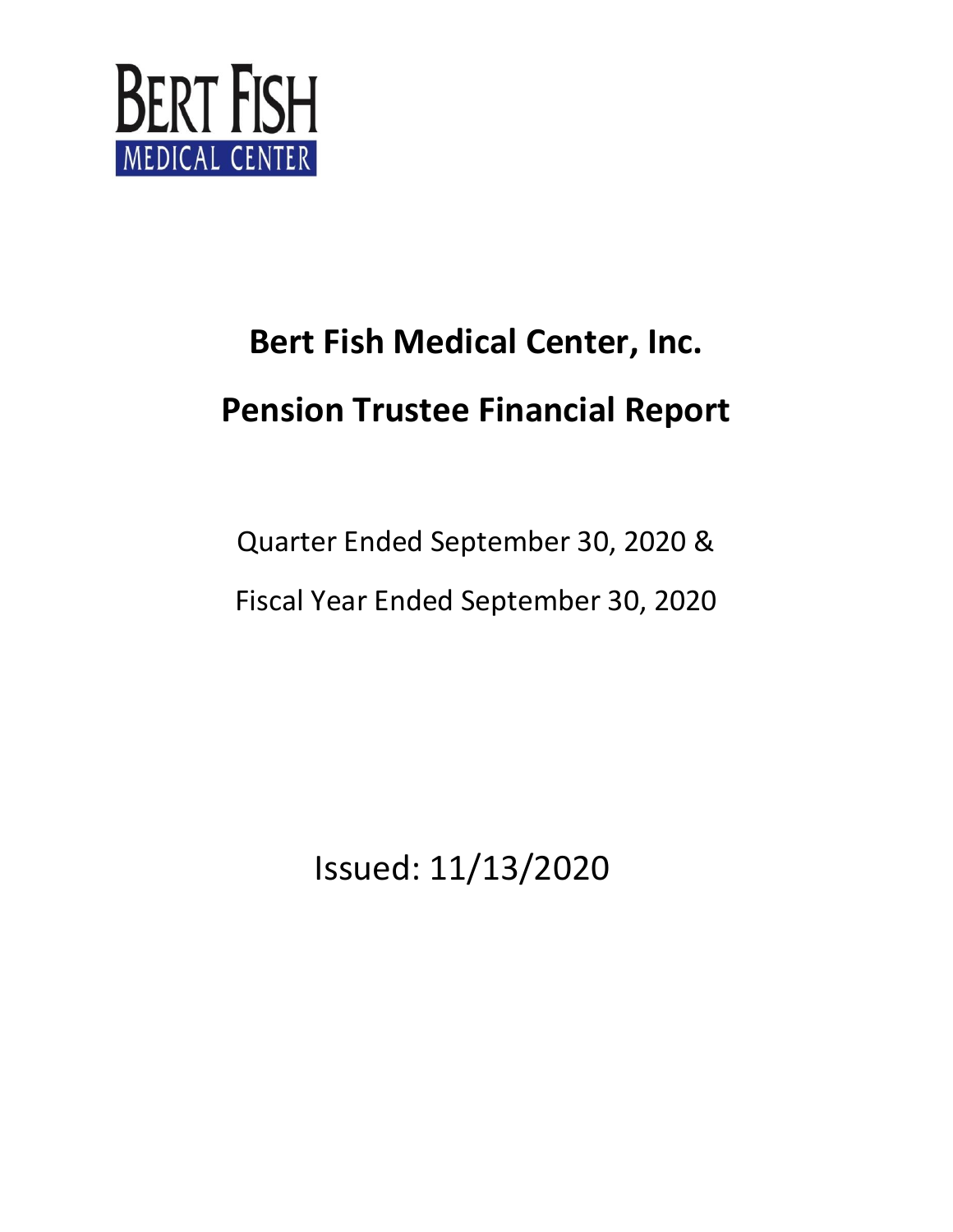# **Management's Discussion and Analysis July through September 30, 2020 and fiscal year 2020**

This financial report presents management's discussion and analysis of the Bert Fish Medical Center Inc. Pension Plan Trust ("Plan") financial performance during the months of July through September 30, 2020 and the fiscal year ended September 30, 2020. The purpose is to provide an overview of the financial activities of Bert Fish Medical Center Inc. Pension Plan Trust based on currently known facts and conditions.

#### **Bert Fish Medical Center, Inc. Pension Trust Fund Statement of Fiduciary Net Position September 30, 2020**

|                                                                                                  | <b>BFMC Pension</b> |  |  |
|--------------------------------------------------------------------------------------------------|---------------------|--|--|
|                                                                                                  | <b>Trust Fund</b>   |  |  |
| <b>Assets</b>                                                                                    |                     |  |  |
| Cash                                                                                             | \$<br>2,961,747     |  |  |
| Investments                                                                                      | 43,200,823          |  |  |
| <b>Total cash and investments</b>                                                                | 46, 162, 570        |  |  |
| <b>Other Assets</b>                                                                              |                     |  |  |
| Prepaid beneficiary payments                                                                     | 193,573             |  |  |
| <b>Total other assets</b>                                                                        | 193,573             |  |  |
| <b>Total Assets</b>                                                                              | 46,356,143          |  |  |
| <b>Liabilities</b>                                                                               |                     |  |  |
| Accounts and accrued payables                                                                    | 3,409               |  |  |
| <b>Total current liabiities</b>                                                                  | 3,409               |  |  |
| <b>Total Liabilities</b>                                                                         | 3,409               |  |  |
| Net position restricted for pension                                                              | \$46,352,734        |  |  |
|                                                                                                  |                     |  |  |
| * Acutuary measured pension liability as of 1/1/20<br>The pension liability is measured annually | 35,091,900<br>\$.   |  |  |

**Cash:** Cash only includes the cash held by the Plan's trust account with Bank of America. Cash was approximately \$2.9 million and \$79,000 at September 30, 2020 and September 30, 2019 respectively.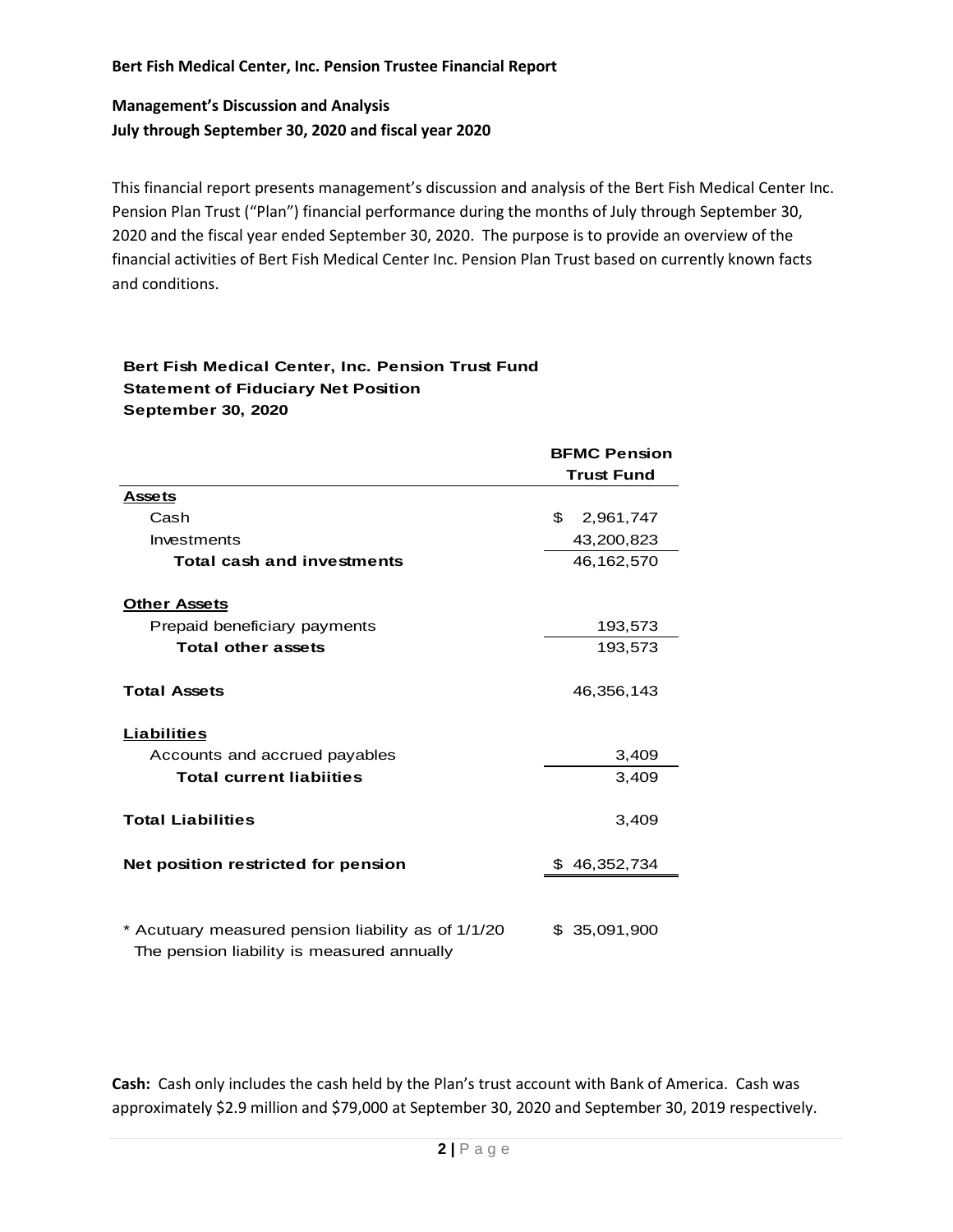# **Management's Discussion and Analysis July through September 30, 2020 and fiscal year 2020**

The increase in cash during fiscal year 2020 is primarily due to the transfer of funds from the investment account to fund for future benefit payments. The transfer of cash was offset by benefit payments and administrative expenses.

**Investments:** Investments were approximately \$43.2 and \$47.4 million dollars at September 30, 2020 and September 30, 2019, respectively. The decrease of \$4.2 million dollars is primarily the result of funds being transferred to the cash account to pay for future benefit payments and administrative expenses. The transfer of cash was offset by investment income of \$1.3 million dollars during fiscal year 2020.

**Prepaid beneficiary payments:** Prepaid beneficiary payments totaling \$193,573 represents beneficiary payments scheduled for the  $1<sup>st</sup>$  of the following month that are currently in transit to the beneficiary's bank.

### **Liabilities:**

**Accounts and accrued payables:** Accounts and accrued payables primarily totaling \$3,409 consist of payables due for actuarial services and benefit payments.

**Net position restricted for pension benefits:** Net position restricted for pension benefits was approximately \$46.4 million at September 30, 2020 compared to \$47.7 million at September 30, 2019. The decrease of \$1.3 million reflects the changes discussed above and in the Statement of Changes in Fiduciary Net Position section of the report. This amount does not include the actuarial measured \$35.1 million pension liability that is indicated by a "\*" on the financial statements.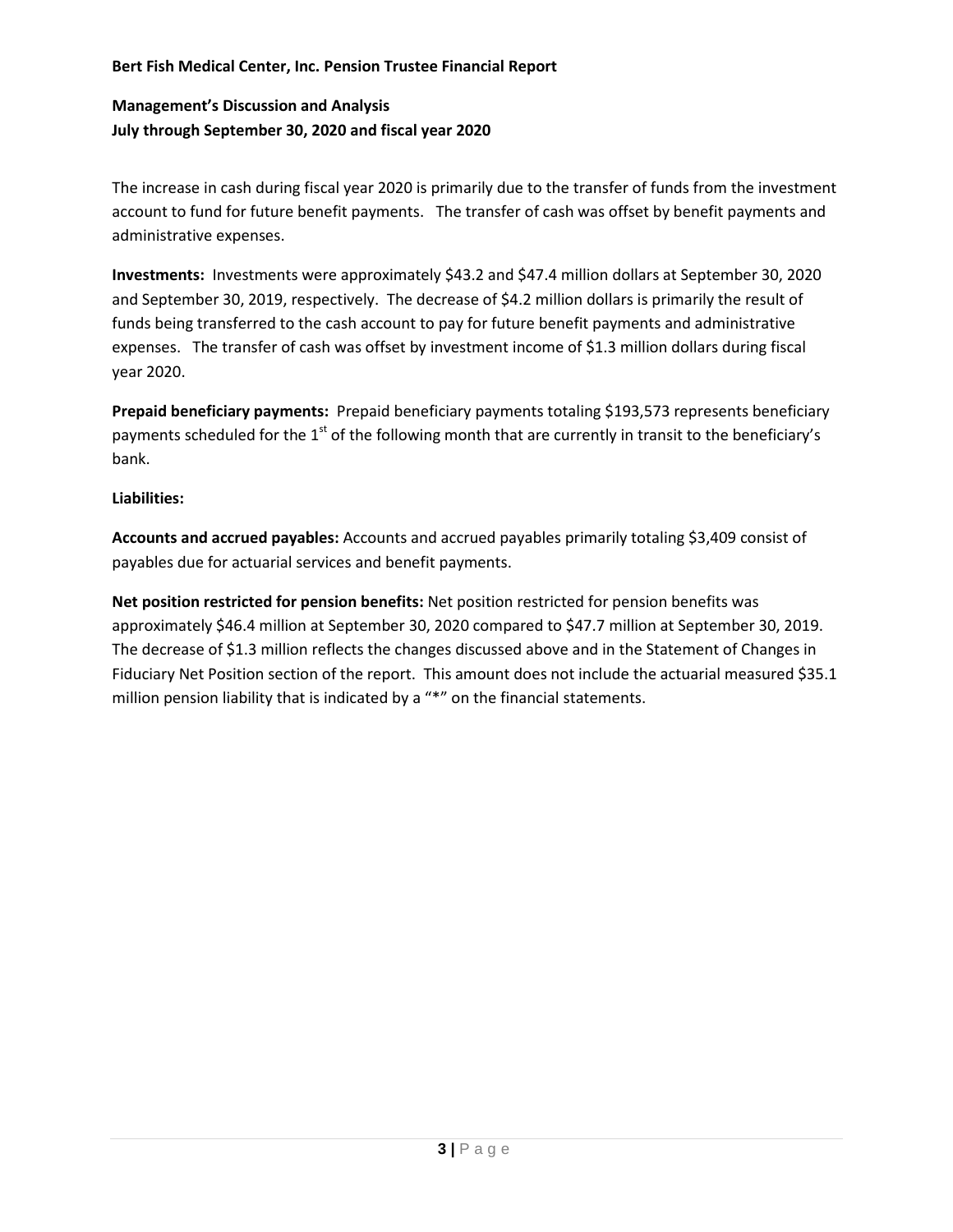# **Management's Discussion and Analysis July through September 30, 2020 and fiscal year 2020**

**Bert Fish Medical Center, Inc. Pension Trust Fund Statement of Changes in Fiduciary Net Position Fiscal Year 2020**

|                                                    | FY 2020       | FY 2020          | Actual % to   |
|----------------------------------------------------|---------------|------------------|---------------|
|                                                    | Actual        | <b>Budget</b>    | <b>Budget</b> |
| <b>Additions:</b>                                  |               |                  |               |
| <b>Employer contributions</b>                      | \$            | \$               | $0\%$         |
| Investment income                                  | 1,278,859     | 2,893,866        | 44%           |
| Other receipts                                     | 12            |                  | 100%          |
| <b>Total additions</b>                             | 1,278,871     | 2,893,866        | 44%           |
| <b>Deductions:</b>                                 |               |                  |               |
| Administrative expenses                            | 91,592        | 155,512          | 59%           |
| Pension beneficiary payments                       | 2,486,158     | 2,600,345        | 96%           |
| <b>Total deductions</b>                            | 2,577,750     | 2,755,857        | 94%           |
| Decrease in net position held in trust for pension | (1, 298, 878) | 138,009          | $-941%$       |
| Net position restricted for pension-beginning      | 47,651,613    | 47,651,613       | 100%          |
| Net position restricted for pension-ending         | \$46,352,734  | \$<br>47,789,622 | 97%           |
|                                                    |               |                  |               |

\* Acutuary measured pension liability as of 1/1/20 \$ 35,091,900 The pension liability is measured annually

п п

7. C

#### **Additions:**

**Employer contributions:** Employer contributions for fiscal year 2020 were \$0.

**Other receipts:** Other receipts totaled \$12 and \$12 during July through September 30, 2020 and the fiscal year 2020, respectively. The receipts are primarily the results of litigation settlements involving equities owned by the Plan.

#### **Deductions:**

**Administrative expenses:** Administrative expenses totaled \$34,846 and \$91,592 during July through September 30, 2020 and the fiscal year 2020, respectively. During July through September, the annual performance bonus investment management fee was assessed in the amount of \$52,790. Administrative expenses include investment management fees, actuarial service fees, legal fees, bank fees, and supply expenses.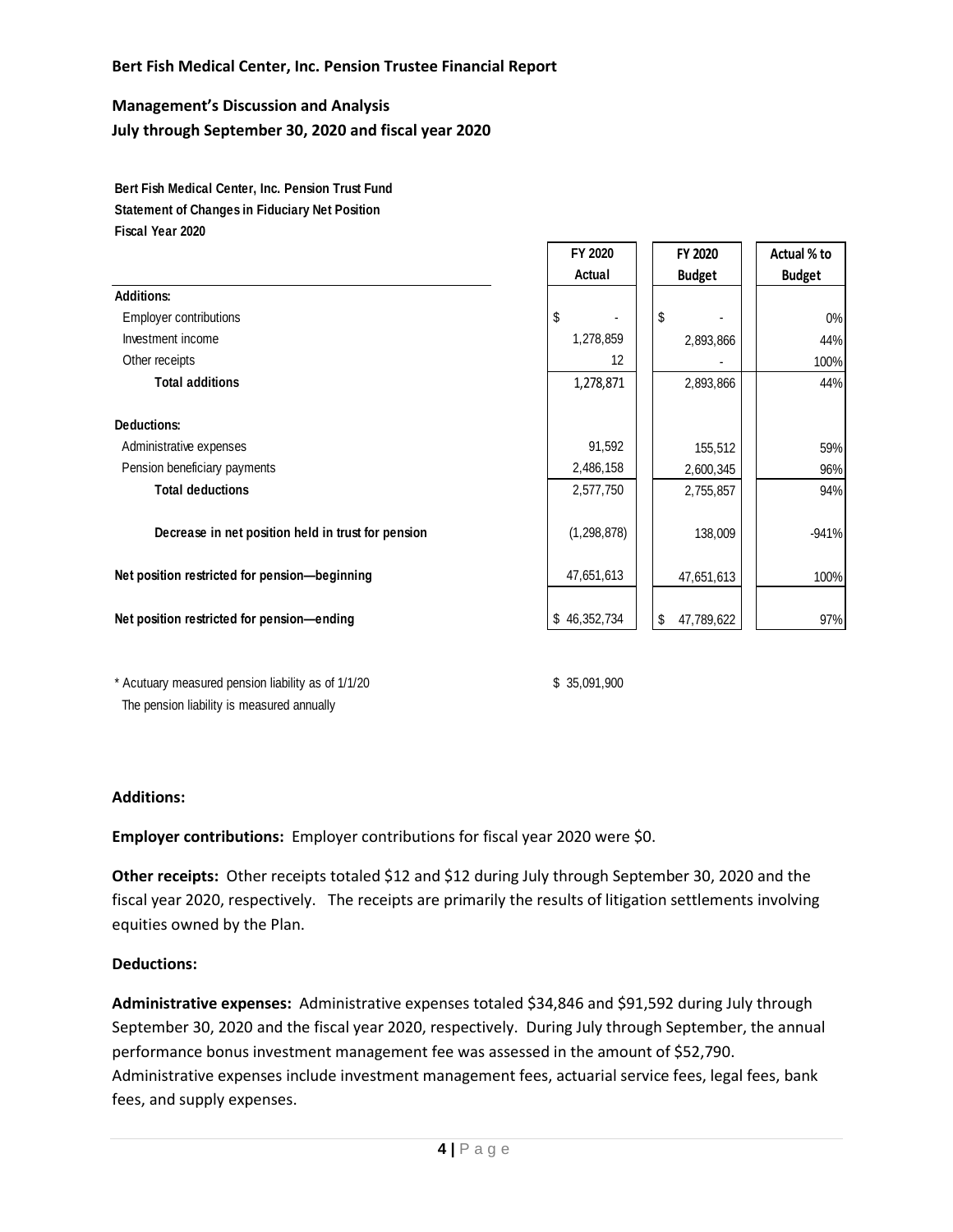**Management's Discussion and Analysis July through September 30, 2020 and fiscal year 2020**

Pension beneficiary payments: The Plan recorded \$639,698 and \$2,486,158 in beneficiary payments during July through September 30, 2020 and the fiscal year 2020, respectively.

**Investment gain/(loss):** The Plan investments experienced an investment gain of \$2.0 and \$1.3 million during July through September 30, 2020 and the fiscal year 2020, respectively.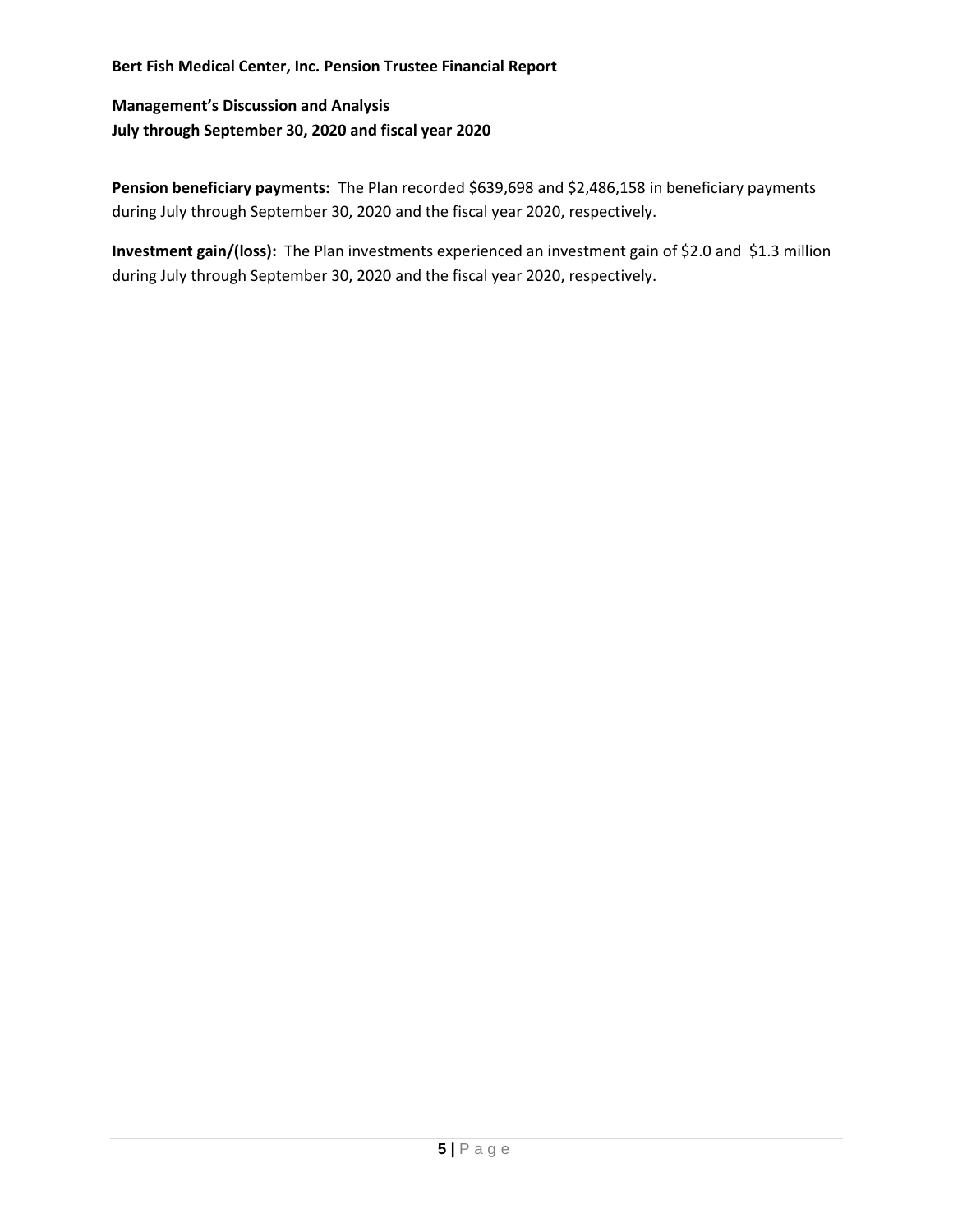**Management's Discussion and Analysis July through September 30, 2020 and fiscal year 2020**

# **Supplementary Schedules**